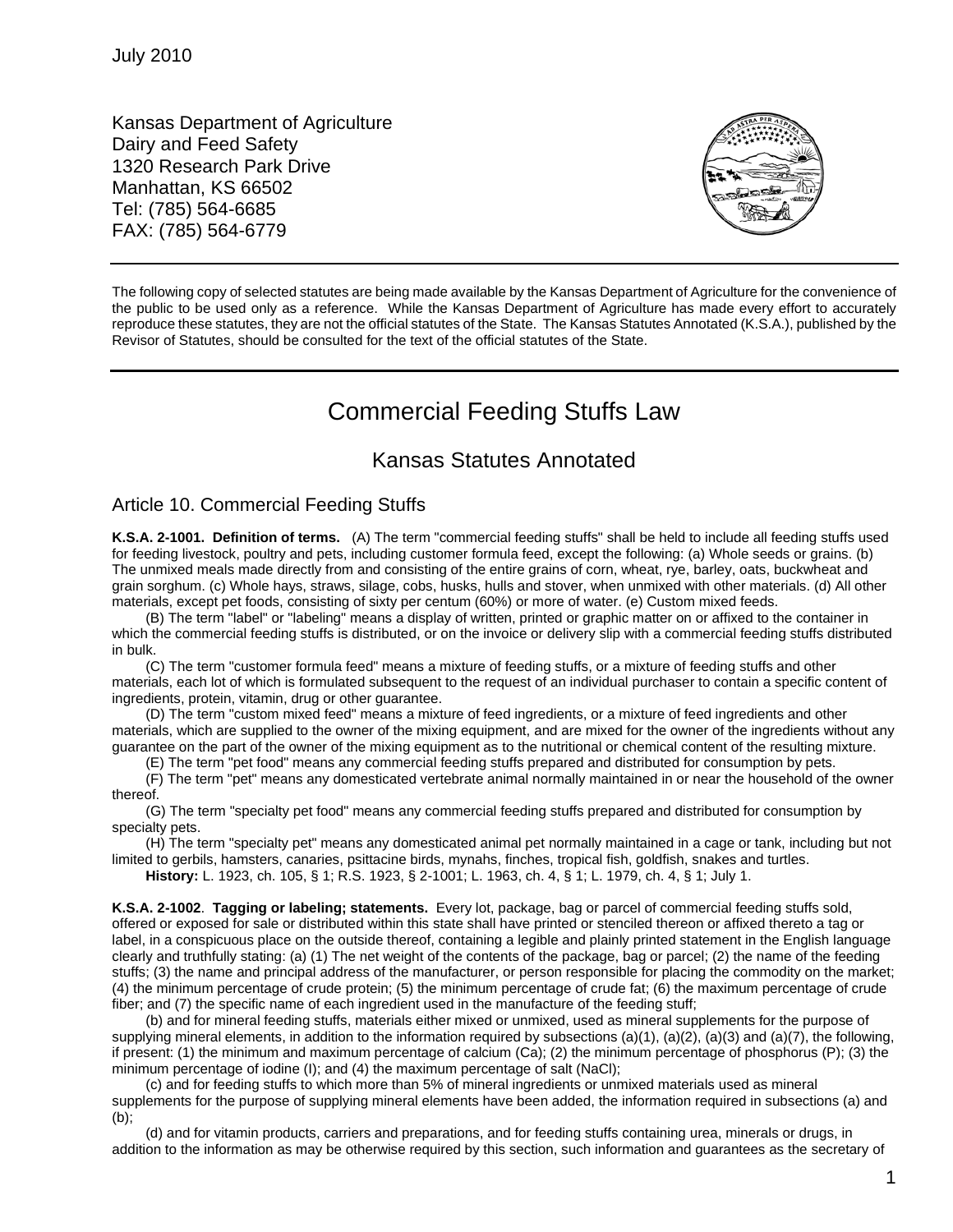agriculture shall determine and prescribe as necessary to fully inform and protect purchasers; and when the feeding stuffs or any of its ingredients are potentially dangerous to the health of animals: (1) adequate directions for use; and (2) adequate warnings;

(e) and for customer formula feeds, the following information shall be shown on the label, delivery statement, or invoice, in lieu of the requirements of subsections (a), (b), (c) and (d), such label, delivery statement or invoice, shall accompany delivery and shall be supplied to the purchaser at the time of delivery of such feed: (1) Name and address of the mixer; (2) name and address of the purchaser; (3) date of sale; (4) the product name and brand name, if any, and the number of pounds of each registered commercial feeding stuffs used in the mixture, and the name and number of pounds of each other feed ingredient added; (5) the percentage or quantity of protein, vitamin, mineral or other nutritive component, which the purchaser specifies the feed shall contain; (6) if it contains a nonnutritive substance, which is intended for use in the cure, mitigation, treatment, or prevention of disease, or which is intended to affect the structure or any function of the animal body, the amount of such substance present, the directions for use, and warnings against misuse of the feed, and adequate withdrawal periods; and

(f) bulk lots of commercial feeding stuffs, other than customer formula feeds, shall be accompanied by a label and presented to the purchaser or tacked on the bin at the time of delivery of the feed.

**History:** L. 1923, ch. 105, § 2; R.S. 1923, § 2-1002; L. 1945, ch. 2, § 1; L. 1963, ch. 4, § 2; L. 2004, ch. 101, § 15; July 1.

## **K.S.A. 2-1004**. **Sale of commercial feeding stuffs; inspection fee; annual fee; permit; tonnage report; delinquency fee.** (a)(1) On and after the effective date of this act through June 30, 1999, each manufacturer, importer, jobber, firm,

association, corporation or person, manufacturing or selling any commercial feeding stuffs, shall pay to the Kansas department of agriculture an inspection fee of \$.105 per ton of 2,000 pounds, or fraction thereof, for each commercial feeding stuffs sold, offered or exposed for sale or distributed in this state.

(2) On and after July 1, 1999, each manufacturer, importer, jobber, firm, association, corporation or person, manufacturing or selling any commercial feeding stuffs, shall pay to the Kansas department of agriculture an inspection fee of \$.10 per ton of 2,000 pounds, or fraction thereof, for each commercial feeding stuffs sold, offered or exposed for sale or distributed in this state.

(b) Each manufacturer, importer, jobber, firm, corporation, association of persons or person shall report to the Kansas department of agriculture the tonnage of commercial feeding stuffs sold and shall pay the inspection fee on the basis of such report.

(c) In the case of specialty pet foods or pet foods which are distributed in the state in packages of 10 pounds or less, an annual fee of \$25 shall be paid in lieu of the inspection fee.

(d) In the case of specialty pet foods which is distributed in the state in packages of one pound or less, an annual fee of \$15 shall be paid in lieu of the inspection fee.

(e) The minimum inspection fee shall be \$15 and shall be paid semiannually.

(f) The applicant shall keep such records as may be necessary to indicate accurately the tonnage of commercial feeding stuffs sold, and as are satisfactory to the secretary, and granting the secretary or the secretary's duly authorized representative permission to verify the statement of tonnage. The report shall be filed with the secretary of agriculture, and the report of tonnage and inspection fee shall be due semiannually on the first day of January and the first day of July, covering the tonnage of commercial feeding stuffs sold the preceding six months.

(g) If more than one manufacturer, importer, jobber, firm, association, corporation or person is involved in the chain of distribution, the manufacturer, importer, jobber, firm, association, corporation or person who first sells or distributes a commercial feeding stuff for further sale or distribution in this state shall be responsible for payment of the applicable inspection fee for each commercial feeding stuff sold or distributed by the manufacturer, importer, jobber, firm, association, corporation or person.

(h) No inspection fee shall be required for any commercial feeding stuff sold under the name and label of another licensee if the inspection fee has or will be paid by a prior manufacturer, importer, jobber, firm, association, corporation or person in the chain of distribution as evidenced by an invoice or sales receipt.

(i) No inspection fee shall be required for any commercial feeding stuff on which the inspection fee has or will be paid by a prior manufacturer, importer, jobber, firm, association, corporation or person in the chain of distribution as evidenced by an invoice or sales receipt.

(j) If inspection fees, which are due and owing, have not been remitted to the secretary within 30 days following the due date or if the report of tonnage is not accurate, the secretary shall impose a delinquency fee equal to 10% of the amount due or \$50, whichever is greater. Such delinquency fee shall be in addition to the amount due.

**History:** L. 1923, ch. 105, § 4; R.S. 1923, § 2-1004; L. 1925, ch. 4, § 1; L. 1945, ch. 2, § 2; L. 1971, ch. 2, § 1; L. 1979, ch. 4, § 2; L. 1983, ch. 2, § 1; L. 1994. ch. 233, § 2; L. 1994, ch. 336, § 2; L. 2004, ch. 101, § 16; July 1.

**K.S.A. 2-1004a. Inspection fee; reduction and restoration, when.** The secretary of agriculture is hereby authorized and empowered, whenever the secretary shall determine that the fees and charges provided by K.S.A. [2-1004,](http://www.ksrevisor.org/statutes/chapters/ch02/002_010_0004.html) and amendments thereto, and paid into the state treasury as provided by law, are yielding more than is required for the purposes to which such fees and charges are devoted by law, to reduce such fees and charges for such period as deemed justified, but not less than one year; and in the event that the secretary, after reducing any such fees or charges, finds that sufficient revenues are not being produced by such reduced fees and charges, the secretary is authorized and empowered to restore in full or in part said fees and charges, or any of them, to such rates as will, in the secretary's judgment, produce sufficient revenues for the purposes as provided in K.S.A. [2-1012,](http://www.ksrevisor.org/statutes/chapters/ch02/002_010_0012.html) and amendments thereto, but not exceeding those now provided by K.S.A. [2-1004,](http://www.ksrevisor.org/statutes/chapters/ch02/002_010_0004.html)  and amendments thereto.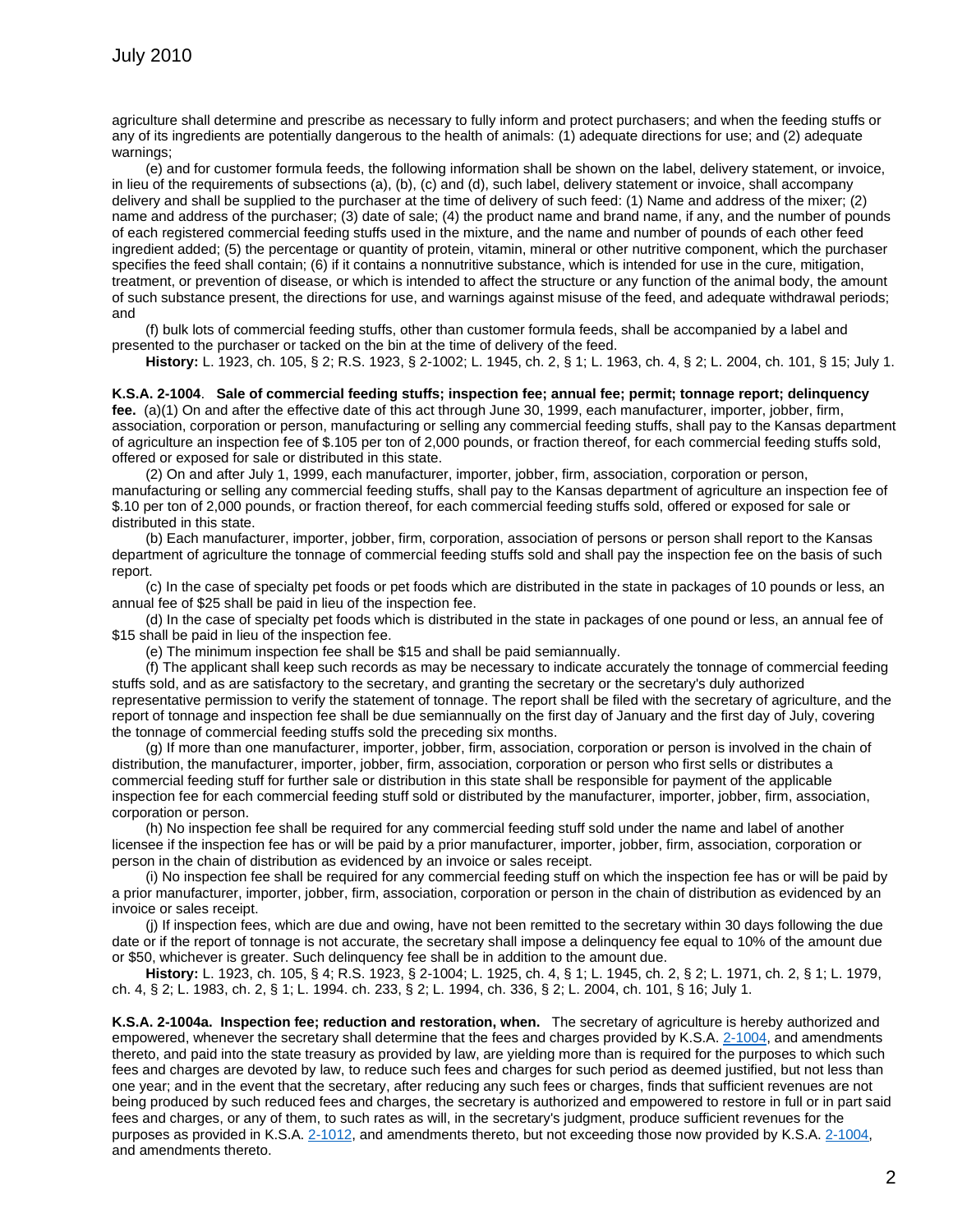**History:** L. 1941, ch. 4 § 1; L. 2004, ch. 101, § 17; July 1.

**K.S.A. 2-1006**. **Lowering or change of analysis; determination by the secretary.** The secretary or a duly authorized representative of the secretary shall have the power to refuse to allow any manufacturer, importer, jobber, firm, association, corporation, or person to lower the guaranteed analysis or change the ingredients of any brand of such entity's commercial feeding stuffs unless satisfactory reasons, as determined by the secretary or a duly authorized representative of the secretary, are presented for making such change or changes.

**History:** L. 1923, ch. 105, § 6; R.S. 1923, § 2-1006; L. 1994, ch. 233, § 6; July 1.

**K.S.A. 2-1008. Samples for analysis, entry on premises, application; stop sale orders; judicial review.** (a) The secretary and the duly authorized representatives thereof shall have free access to all places of business, mills, buildings and vessels, of whatsoever kind, used in the manufacture, transportation, importation, sale or storage of any commercial feeding stuffs and may open any parcel containing, or supposed to contain, any commercial feeding stuffs and may take therefrom, in the manner prescribed in K.S.A. [2-1009,](http://www.ksrevisor.org/statutes/chapters/ch02/002_010_0009.html) and amendments thereto, samples for analysis and shall pay the retail price of the sample or samples procured. Before entering the premises, the representatives of the Kansas department of agriculture shall make application to party or parties in charge of any manufacturer, importer, jobber, firm, association, corporation or person who sells, offers, or exposes for sale or distributes in this state any commercial feeding stuffs.

(b) The secretary or a duly authorized representative thereof, acting as the enforcing officer, may issue and enforce a written or printed stop sale order to the owner or custodian of any quantity of commercial feeding stuffs which the secretary or the duly authorized representative of the secretary determines to be misbranded or adulterated or contains or may contain any substance injurious to public health or the health of livestock, poultry or pets or which are sold, offered or exposed for sale in violation of any of the statutes contained in article 10 of chapter 2 of the Kansas Statutes Annotated, and amendments thereto, or any rules and regulations adopted thereunder. The stop sale order shall prohibit further sale and movement of such commercial feeding stuffs, except on approval of the enforcing officer, until the enforcing officer has evidence that the law and rules and regulations have been complied with and issues a release from the stop sale order. Any stop sale order issued pursuant to this subsection is subject to review in accordance with the Kansas judicial review act. The provisions of this subsection shall not be construed as limiting the right of the enforcement officer to proceed as authorized by other provisions of the statutes contained in article 10 of chapter 2 of the Kansas Statutes Annotated, and amendments thereto.

**History:** L. 1923, ch. 105, § 8; R.S. 1923, § 2-1008; L. 1985, ch. 9, § 1; L. 1986, ch. 318, § 10; L. 1994, ch. 233, § 3; L. 2001, ch. 59, § 1; L. 2004, ch. 101, § 155; L. 2010, ch. 17, § 3; July 1.

**K.S.A. 2-1009. Analysis of samples; procedure.** (a) A representative sample of each brand of commercial feeding stuffs found, sold, offered or exposed for sale shall be taken by the secretary or the secretary's duly authorized representative. Except as provided in subsection (b), no action shall be maintained for a violation of the provisions of this act, based upon an analysis of a sample from less than five separate original packages, unless there be less than five separate original packages in the lot, in which case portions for the official sample shall be taken from each original package. If the commercial feeding stuffs is in bulk, portions shall be taken from not less than five different places in the lot. This does not exclude sampling in bulk when not exposed sufficiently to take portions from five different places, in which case portions are to be taken from as many places as practicable. If the sample thus secured is larger than is required, it shall be mixed and quartered until a sample of suitable size remains. Such sample shall be placed in a container and sealed. The secretary shall analyze the sample or cause it to be analyzed and the results of such analysis, together with such additional information as the secretary may deem advisable, shall be promptly transmitted to the manufacturer, or person responsible for the placing of the commodity on the market, and may be published in reports or bulletins from time to time. The manufacturer or person responsible for the placing of any commodity so sampled upon the market shall upon request to the secretary be furnished with a portion of the official sample referred to in this section.

(b) For canned pet food, a single package of the pet food shall be deemed to be a representative sample upon which action may be taken.

**History:** L. 1923, ch. 105, § 9; R.S. 1923, § 2-1009; L. 1963, ch. 4, § 5; L. 1991, ch. 3, § 1; July 1.

**K.S.A. 2-1010**. **Prosecutions; notice and hearing.** If it appears that any provisions of this act have been violated, the secretary shall certify the facts to the proper prosecuting attorney and furnish that officer with a copy of the result of the analysis or other examination of such feeding stuffs duly authenticated by the analyst or other officer making the determination, under the oath of such officer. If it shall appear from any such examination that any provisions of this act have been violated, the secretary shall cause notice to be given to the manufacturer or dealer from whom the sample was taken; any party so notified shall be given an opportunity to be heard in defense under such rules and regulations as may be prescribed by the secretary of agriculture before the facts shall be certified to the proper prosecuting attorney. In all prosecutions arising under the provisions of this act, certificates of the analyst making the analysis, when duly sworn to by such analyst shall be prima facie evidence of the fact or facts therein certified.

**History:** L. 1923, ch. 105, § 10; R.S. 1923, § 2-1010; L. 2004, ch. 101, § 18; July 1.

**K.S.A. 2-1011**. **Violations; civil and criminal penalties; seizure proceedings.** (1) It shall be deemed a violation of this act for any manufacturer, importer, jobber, firm, association, corporation or person to sell, offer or expose for sale, or distribute in this state any commercial feeding stuffs:

(A) Unless the manufacturer, importer, jobber, firm, association, corporation or person has been issued a license for each manufacturing or distribution facility pursuant to K.S.A. [2-1014,](http://www.ksrevisor.org/statutes/chapters/ch02/002_010_0014.html) and amendments thereto; (B) which is not labeled as required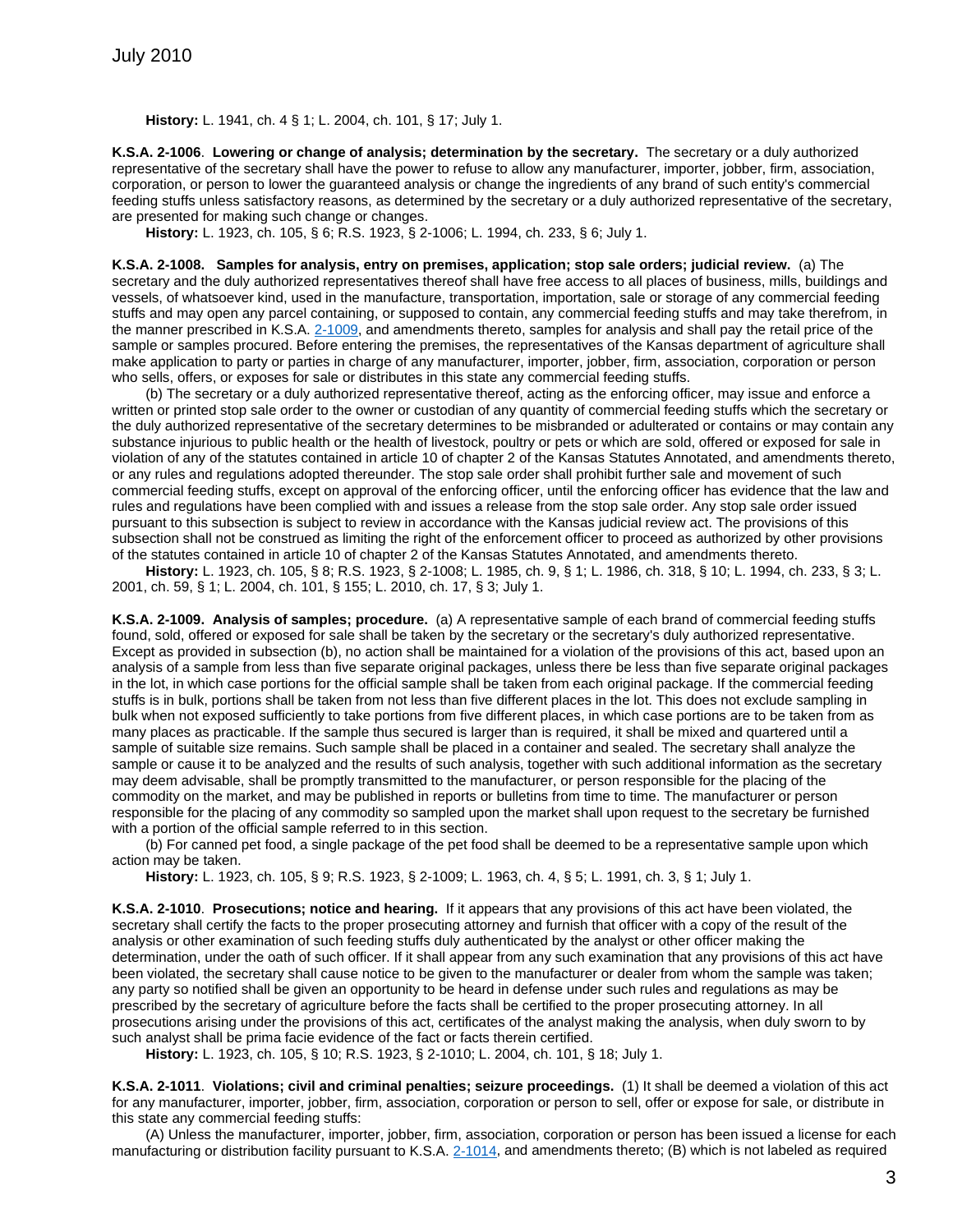by law; (C) which bears a false or misleading statement on the label or the advertising accompanying the commercial feeding stuffs; (D) which is adulterated or contains any substance or substances which may render the commercial feeding stuffs injurious to public health or the health of livestock, poultry and pets.

(2) It shall be deemed a violation of this act for any manufacturer, importer, jobber, firm, association, corporation or person to: (A) Mutilate, destroy, obliterate or remove the label or any part thereof, or do any act which may result in the misbranding or false labeling of such commercial feeding stuffs; (B) fail or neglect to file the tonnage report and pay the inspection fee due thereon as required; (C) file a false report of the tonnage of feeding stuffs sold for any period; (D) impede, obstruct, hinder or otherwise prevent or attempt to prevent the secretary or the secretary's authorized agents in the performance of any duty in connection with the enforcement of the provisions of article 10 of chapter 2 of the Kansas Statutes Annotated, and amendments thereto.

(3) Any manufacturer, importer, jobber, firm, association, corporation or person who shall violate any of the provisions of article 10 of chapter 2 of the Kansas Statutes Annotated, and amendments thereto, or the rules and regulations adopted, may incur a civil penalty in an amount not more than \$1,000 per violation, and in the case of a continuing violation every day such violation continues may be deemed a separate violation. Such civil penalty may be assessed in addition to any other penalty provided by law. Any civil penalty assessed pursuant to this subsection is subject to review in accordance with the Kansas judicial review act.

(4) Any manufacturer, importer, jobber, firm, association, corporation or person who shall violate any of the provisions of article 10 of chapter 2 of the Kansas Statutes Annotated, and amendments thereto, or the rules and regulations adopted, in a willful or wanton manner shall be guilty of a class A, nonperson misdemeanor.

(5) Any commercial feeding stuffs misbranded or adulterated or containing or suspected of containing any substance or substances injurious to public health or the health of livestock, poultry or pets or which is offered or exposed for sale in violation of any of the provisions of article 10 of chapter 2 of the Kansas Statutes Annotated, and amendments thereto, shall be subject to seizure in place until such time that the final disposition of the affected feeding stuffs has been determined by sampling and analysis. Within 30 days of seizure in place, upon verification that the suspected feeding stuffs are misbranded, adulterated or contain a substance or substances that may be injurious to public health or the health of livestock, poultry or pets, the secretary shall issue an order establishing measures to prevent further contamination or the threat to public or animal health. The opportunity for hearing pursuant to the Kansas administrative procedure act shall be provided upon issuance of the order. The secretary may order the destruction of contaminated feeding stuffs if no alternative assures that further contamination or health hazards are averted, and may be imposed in addition to any other penalty established by law. The district courts of the state of Kansas shall have jurisdiction to restrain violations of this act by injunction.

**History:** L. 1923, ch. 105, § 11; R.S. 1923, § 2-1011; L. 1945, ch. 2, § 3; L. 1971, ch. 2, § 2; L. 1979, ch. 4, § 3; L. 1994, ch. 233, § 4; L. 2001, ch. 59, § 2; L. 2010, ch. 17, § 4; July 1.

**K.S.A. 2-1012. Disposition of moneys received; feeding stuffs fee fund.** The secretary shall remit all moneys received by or for the secretary under article 10 of chapter 2 of Kansas Statutes Annotated, and amendments thereto, to the state treasurer in accordance with the provisions of K.S.A. [75-4215,](http://www.ksrevisor.org/statutes/chapters/ch75/075_042_0015.html) and amendments thereto. Upon receipt of each such remittance, the state treasurer shall deposit the entire amount in the state treasury to the credit of the feeding stuffs fee fund. All expenditures from the feeding stuffs fee fund shall be made in accordance with appropriation acts upon warrants of the director of accounts and reports issued pursuant to vouchers approved by the secretary of the Kansas department of agriculture or by a person or persons designated by the secretary.

**History:** L. 1923, ch. 105, § 12; R.S. 1923, § 2-1012; L. 1933, ch. 271, § 6; L. 1937, ch. 329, § 1; L. 1971, ch. 2, § 3; L. 1973, ch. 2, § 3; L. 1994, ch. 336, § 3; L. 2000, ch. 111, § 1; L. 2001, ch. 5, § 10; L. 2004, ch. 101, § 156; July 1.

**K.S.A. 2-1013. Enforcement by secretary of board; rules and regulations; establishment of terms for certain ingredients.** (a) The secretary of agriculture is hereby empowered to: (1) Enforce the provisions of article 10 of chapter 2 of the Kansas Statutes Annotated, and amendments thereto; (2) prescribe the form of labels to be used; and (3) adopt and enforce rules and regulations relating to manufacturing practices for commercial feeding stuffs and to the sale, offering for sale or distribution of commercial feeding stuffs as the secretary may deem necessary to carry into effect the lawful intent and meaning of article 10 of chapter 2 of the Kansas Statutes Annotated, and amendments thereto.

(b) The secretary, by rules and regulations, may establish a collective term or terms for two or more ingredients, which ingredients serve a similar nutritional function, and may permit the use of such collective term or terms in the ingredient statement on the label.

(c) Nothing in article 10 of chapter 2 of the Kansas Statutes Annotated, and amendments thereto, shall be construed as requiring the secretary or the authorized representative of the secretary to report for prosecution, institute seizure proceedings or issue a withdrawal from distribution order for any minor violations of article 10 of chapter 2 of the Kansas Statutes Annotated, and amendments thereto, whenever the secretary or the authorized representative of the secretary believes that the public interest will be best served by a suitable notice of warning in writing.

**History:** L. 1923, ch. 105, § 13; R.S. 1923, § 2-1013; L. 1971, ch. 2, § 4; L. 1987, ch. 7, § 1; L. 1994, ch. 233, § 5; L. 2004, ch. 101, § 19; July 1.

**K.S.A. 2-1014. Commercial feed license; fee; renewal; grounds to deny application or suspend license.** (a) No manufacturer, importer, jobber, firm, association, corporation or person shall sell, offer or expose for sale or distribute in this state any commercial feeding stuffs unless such person holds a valid license for each manufacturing or distribution facility in this state. No license shall be required of persons distributing only packages or containers of a licensed manufacturer, importer, jobber, firm, association, corporation or person as packaged and labeled by the manufacturer, importer, jobber, firm,